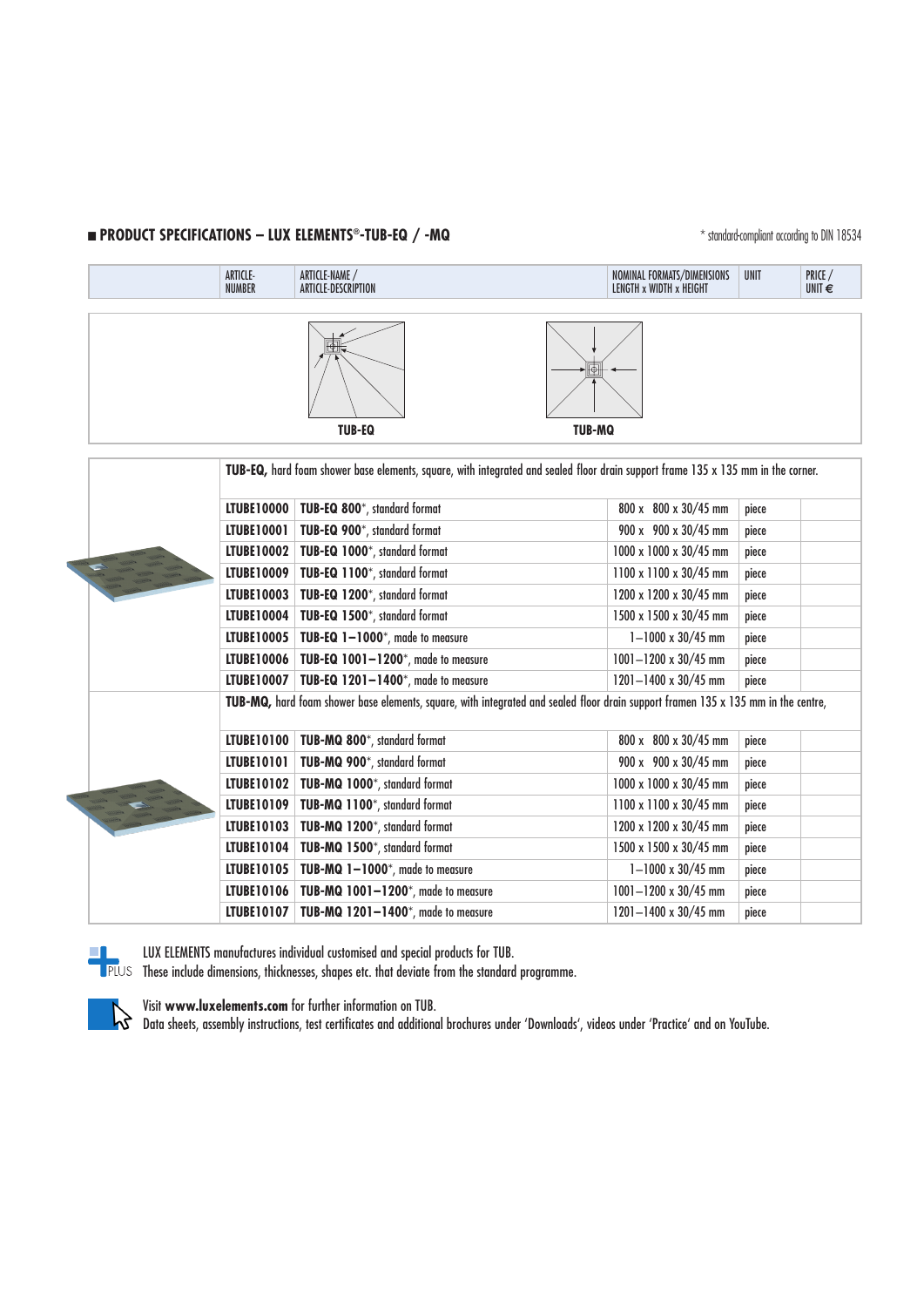### **n PRODUCT SPECIFICATIONS – LUX ELEMENTS®-TUB-ER** \* \$tandard-compliant according to DIN 18534

|  |  | ARTICLE-<br><b>NUMBER</b>                                                                                                     | ARTICLE-NAME /<br>ARTICLE-DESCRIPTION                                                   | NOMINAL FORMATS/DIMENSIONS<br>LENGTH x WIDTH x HEIGHT | <b>UNIT</b> | PRICE /<br>UNIT $\epsilon$ |  |
|--|--|-------------------------------------------------------------------------------------------------------------------------------|-----------------------------------------------------------------------------------------|-------------------------------------------------------|-------------|----------------------------|--|
|  |  |                                                                                                                               | <b>TUB-ER</b>                                                                           |                                                       |             |                            |  |
|  |  | TUB-ER, hard foam shower base elements, rectangular, integrated and sealed floor drain support frame 135 x 135 mm off-centre, |                                                                                         |                                                       |             |                            |  |
|  |  | LTUBE10616                                                                                                                    | TUB-ER 900/800*, standard format                                                        | 900 x 800 x 30/45 mm                                  | piece       |                            |  |
|  |  |                                                                                                                               | LTUBE10614   TUB-ER 1000/800*, standard format                                          | 1000 x 800 x 30/45 mm                                 | piece       |                            |  |
|  |  |                                                                                                                               | LTUBE10617   TUB-ER 1100/800*, standard format                                          | 1100 x 800 x 30/45 mm                                 | piece       |                            |  |
|  |  |                                                                                                                               | LTUBE10618   TUB-ER 1200/800*, standard format                                          | 1200 x 800 x 30/45 mm                                 | piece       |                            |  |
|  |  | LTUBE10619                                                                                                                    | TUB-ER 1000/900*, standard format                                                       | 1000 x 900 x 30/45 mm                                 | piece       |                            |  |
|  |  | <b>LTUBE10620</b>                                                                                                             | TUB-ER 1100/900*, standard format                                                       | 1100 x 900 x 30/45 mm                                 | piece       |                            |  |
|  |  | LTUBE10601                                                                                                                    | TUB-ER 1200/900*, standard format                                                       | 1200 x 900 x 30/45 mm                                 | piece       |                            |  |
|  |  | LTUBE10615                                                                                                                    | TUB-ER 1300/900*, standard format                                                       | 1300 x 900 x 30/45 mm                                 | piece       |                            |  |
|  |  | LTUBE10603                                                                                                                    | TUB-ER 1400/900*, standard format                                                       | 1400 x 900 x 30/45 mm                                 | piece       |                            |  |
|  |  | LTUBE10604                                                                                                                    | TUB-ER 1500/900*, standard format                                                       | 1500 x 900 x 30/45 mm                                 | piece       |                            |  |
|  |  |                                                                                                                               | LTUBE10605   TUB-ER 1600/900*, standard format                                          | 1600 x 900 x 30/45 mm                                 | piece       |                            |  |
|  |  | LTUBE10621                                                                                                                    | TUB-ER 1100/1000*, standard format                                                      | 1100 x 1000 x 30/45 mm                                | piece       |                            |  |
|  |  |                                                                                                                               | LTUBE10602   TUB-ER 1200/1000*, standard format                                         | 1200 x 1000 x 30/45 mm                                | piece       |                            |  |
|  |  |                                                                                                                               | LTUBE10622   TUB-ER 1300/1000*, standard format                                         | 1300 x 1000 x 30/45 mm                                | piece       |                            |  |
|  |  | <b>LTUBE10623</b>                                                                                                             | TUB-ER 1400/1000*, standard format                                                      | 1400 x 1000 x 30/45 mm                                | piece       |                            |  |
|  |  | LTUBE10624                                                                                                                    | TUB-ER 1500/1000*, standard format                                                      | 1500 x 1000 x 30/45 mm                                | piece       |                            |  |
|  |  | <b>LTUBE10625</b>                                                                                                             | TUB-ER 1600/1000*, standard format                                                      | 1600 x 1000 x 30/45 mm                                | piece       |                            |  |
|  |  | <b>LTUBE10606</b>                                                                                                             | TUB-ER 1-1000*, made to measure                                                         | $1 - 1000 \times 30/45$ mm                            | piece       |                            |  |
|  |  | <b>LTUBE10607</b>                                                                                                             | TUB-ER 1001-1200*, made to measure                                                      | 1001-1200 x 30/45 mm                                  | piece       |                            |  |
|  |  | <b>LTUBE10608</b>                                                                                                             | TUB-ER 1201-1400*, made to measure                                                      | $1201 - 1400 \times 30/45$ mm                         | piece       |                            |  |
|  |  | <b>LTUBE10609</b>                                                                                                             | TUB-ER 1401-1600*, made to measure                                                      | 1401-1600 x 30/45 mm                                  | piece       |                            |  |
|  |  | LTUBE10610                                                                                                                    | TUB-ER 1601-1800*, made to measure<br>manufactured in 2 parts, incl. 1 cartridge COL-MK | 1601-1800 x 30/45 mm                                  | piece       |                            |  |
|  |  | LTUBE10611                                                                                                                    | TUB-ER 1801-2000*, made to measure<br>manufactured in 2 parts, incl. 1 cartridge COL-MK | 1801-2000 x 30/45 mm                                  | piece       |                            |  |



LUX ELEMENTS manufactures individual customised and special products for TUB.

These include dimensions, thicknesses, shapes etc. that deviate from the standard programme.



Visit **www.luxelements.com** for further information on TUB. Data sheets, assembly instructions, test certificates and additional brochures under 'Downloads', videos under 'Practice' and on YouTube.